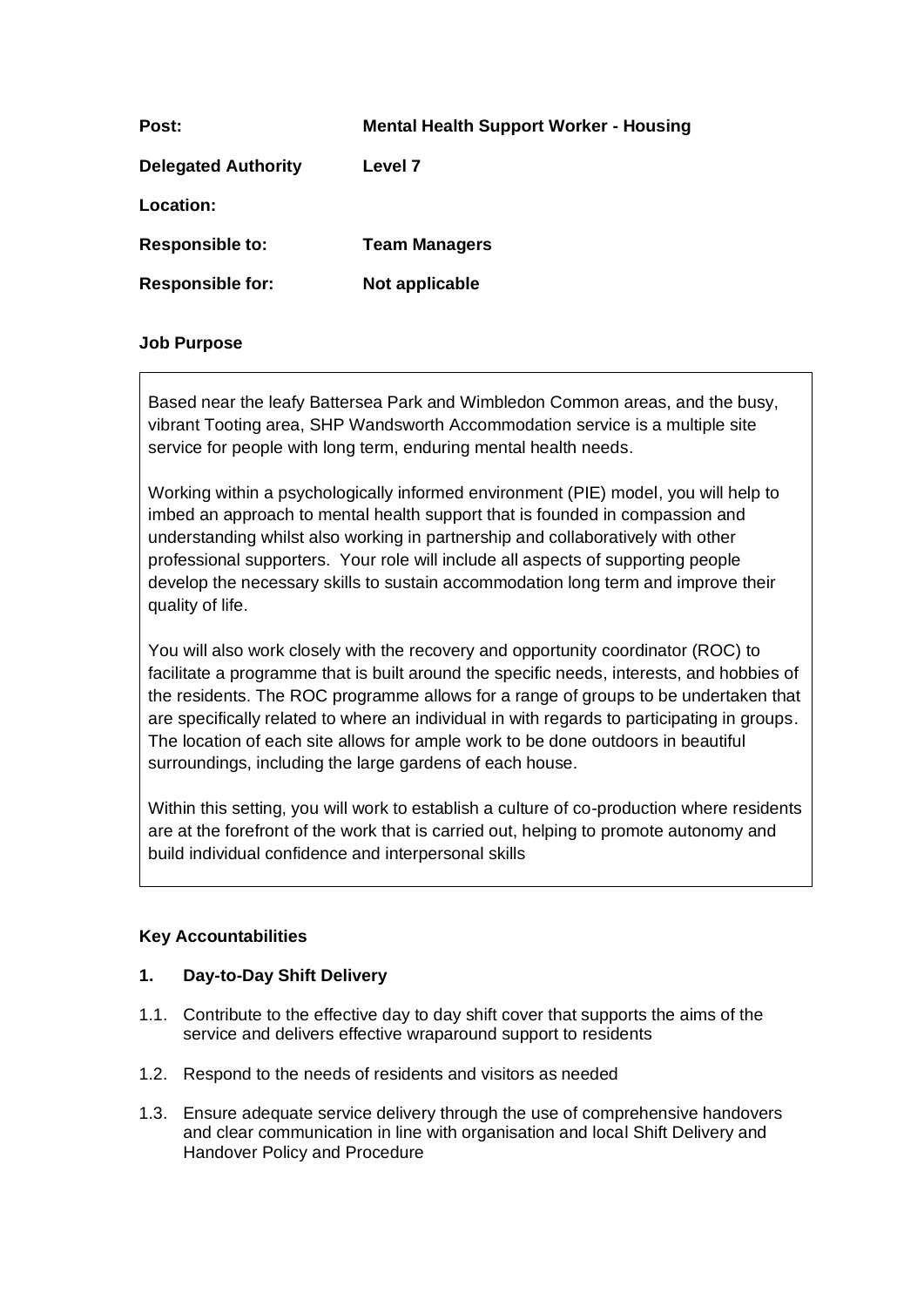- 1.4. Adhere to organisational and local financial procedures
- 1.5. Participate in the service's rota system.

# **2. Support Work**

- 2.1. Manage a caseload of residents, forming close working relationships with other professional supporters and teams, to ensure that people are receiving appropriate wrap around support,
- 2.2. Conduct skilled and sensitive support and safety plans with people who may be ambivalent about taking-up support, and who may have had difficult experiences in the past
- 2.3. Develop meaningful and honest relationships with residents, founded in partnership working where they are the expert in their experiences and what they need
- 2.4. Deliver ongoing support through the use of 1:1, group and community work including (in addition to practical skill development and key work) advocacy & multiagency work that also looks to develop confidence, self-esteem, self image and interpersonal skills
- 2.5. Adopt a compassionate approach to working with people who have complex histories and experiences through the awareness of the impact your role/work has, aided by the use of reflective practice; informed by human rights based approach
- 2.6. Respond in a psychologically informed way to the challenges posed by complex needs in a residential setting
- 2.7. Ensure all casework, including outcomes, are recorded in line with SHP policy and procedure

## **3. Referrals and Assessment**

- 3.1. Respond to all referrals within agreed timescales
- 3.2. Use the assessment process as the starting base for relationship building, setting an example on how someone will be supported throughout their time with SHP, taking a trauma informed approach to this
- 3.3. Ensure assessments of current or potentially new residents take a whole person focus.
- 3.4. Make use of the service cluster by ensuring that residents who are readying/willing to move to step down are able to do so without the creation of unnecessary barriers

## **4. In-House Recovery Programme Facilitation**

4.1. Support the work of the recovery and opportunities coordinator (ROC) by gathering feedback and facilitating activities/groups as appropriate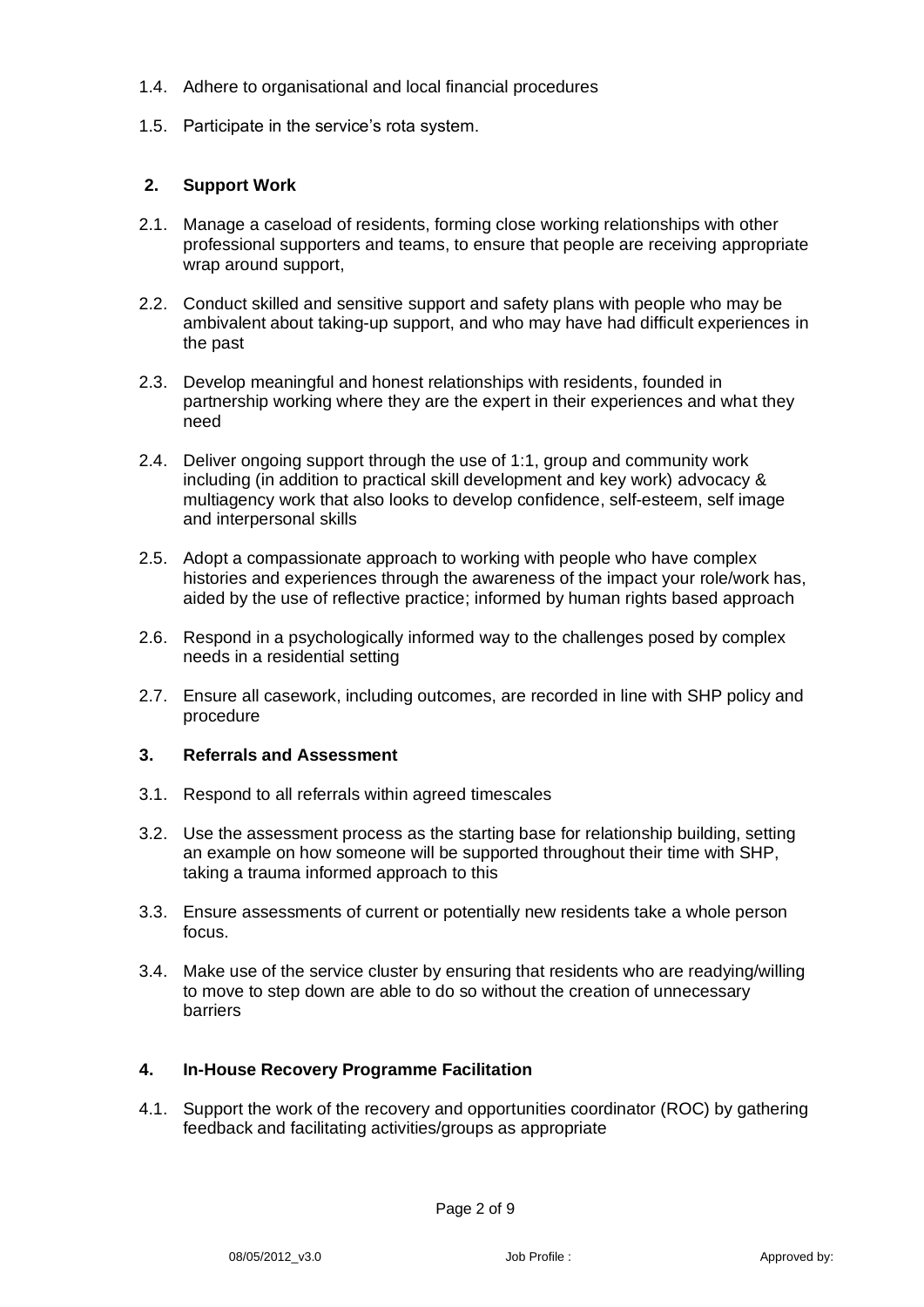- 4.2. Make use of both formal and informal work to capitalise on building relationships with people using our services
- 4.3. Work to embed an approach to support that incorporates 1-to-1, group and community
- 4.4. To facilitate the development of community within and across the services through

# **5. Service Navigation & Stakeholder Relationship Building**

- 5.1. Maintain a comprehensive knowledge of the borough's matrix of services; understanding each service speciality, its thresholds and referral protocols.
- 5.2. Build and maintain effective relationships with all stakeholders, including other teams within SHP, external agencies such as care teams & GPs/pharmacies
- 5.3. Attend and contribute to relevant borough meetings and other internal/external for a
- 5.4.
- 5.5. Adopt a professional approach that enhances the reputation of SHP's schemes both internally and externally

## **6. Financial Budgeting and Digital Inclusion**

- 6.1. Work with residents to maximise benefit entitlements and secure project income through efficient rent collection and the minimisation of arrears and void loss
- 6.2. Ensure people are adequately supported to maintain benefits through key work, day-to-day contact and use of SHP rent software
- 6.3. Support individuals to address and/or challenge benefits sanctions/suspensions, including where benefits have not been awarded
- 6.4. Work with those who have no recourse to public funds (NRPF) to secure an income and/or access services to meet their basic needs
- 6.5. Support the development of independent budgeting skills where appropriate through the use of information and advice giving as well as looking at practical skills
- 6.6. Ensure that everyone is giving the opportunity and encouraged to create their own email accounts, with regular encouragement and/or support to access this

#### **7. Housing Management**

- 7.1. Ensure that all voids are prepared to an acceptable standard and re-let in a timely fashion in order to maximise income receivable from rents and charges
- 7.2. Monitor, record, report and follow up all maintenance issues within the scheme
- 7.3. Participate in housing management procedures, such as room checks, locality checks and Health and Safety checks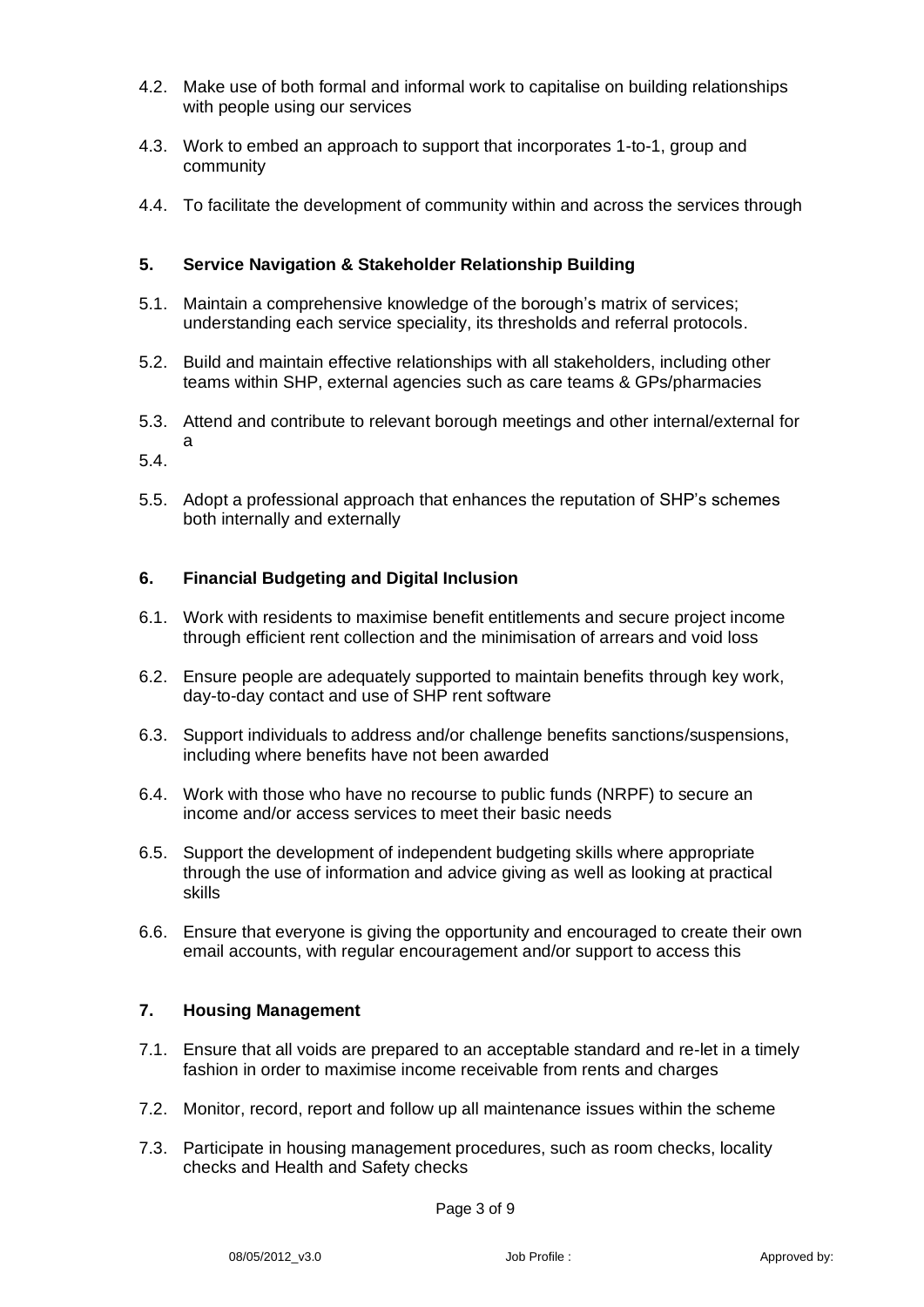- 7.4. Support a psychologically and trauma informed understanding of the issues which can be present when carrying out room checks in personal living spaces and being mindful of own impact on these spaces and experiences
- 7.5. In partnership with SHP's rents and housing services teams, monitor rent accounts using the SHP rent software and take necessary action where discrepancies have been identified

## **8. Information Management & Data Collection**

- 8.1. In line with SHP's Client Contact Recording Policy and procedure, record all relevant contacts and casework outcomes appropriately and accurately
- 8.2. Produce reports on the changing dynamics and needs or residents, including progress made and set backs encountered
- 8.3. Contribute to service delivery and evaluation by ensuring relevant files and recording systems are up to date, and that key performance information is correctly recorded

# **9. Safeguarding and Safety Planning**

- 9.1. Ensure all SHP and borough/national safeguarding procedures are adhered to
- 9.2. Use specialist knowledge of complex experiences and/or behaviours to contribute to safety planning, and the raise concerns in respect of children and vulnerable adults where necessary
- 9.3. Ensure the dissemination to colleagues/managers of information acquired in performing the specialist role that contributes to the overall safety and responsiveness of the services

## **10. Health and Safety**

- 10.1. Work in accordance with SHP's health and safety policies and procedures in order to ensure the safety of residents, self, colleagues, contractors and other visitors at all times
- 10.2. Take responsibility for your own safe working and ensure local procedures around lone working and fire are followed at all times

## **11. Teamwork and Personal Development**

- 11.1. Participate fully in the service rota to ensure adequate cover and provision of service
- 11.2. Complement and support the work of other scheme staff through full participation in handovers, team meetings, reflective practices, supervision, performance reviews and training.
- 11.3. Be fully prepared to discuss ideas and offer solutions, including sharing own skills, knowledge and experience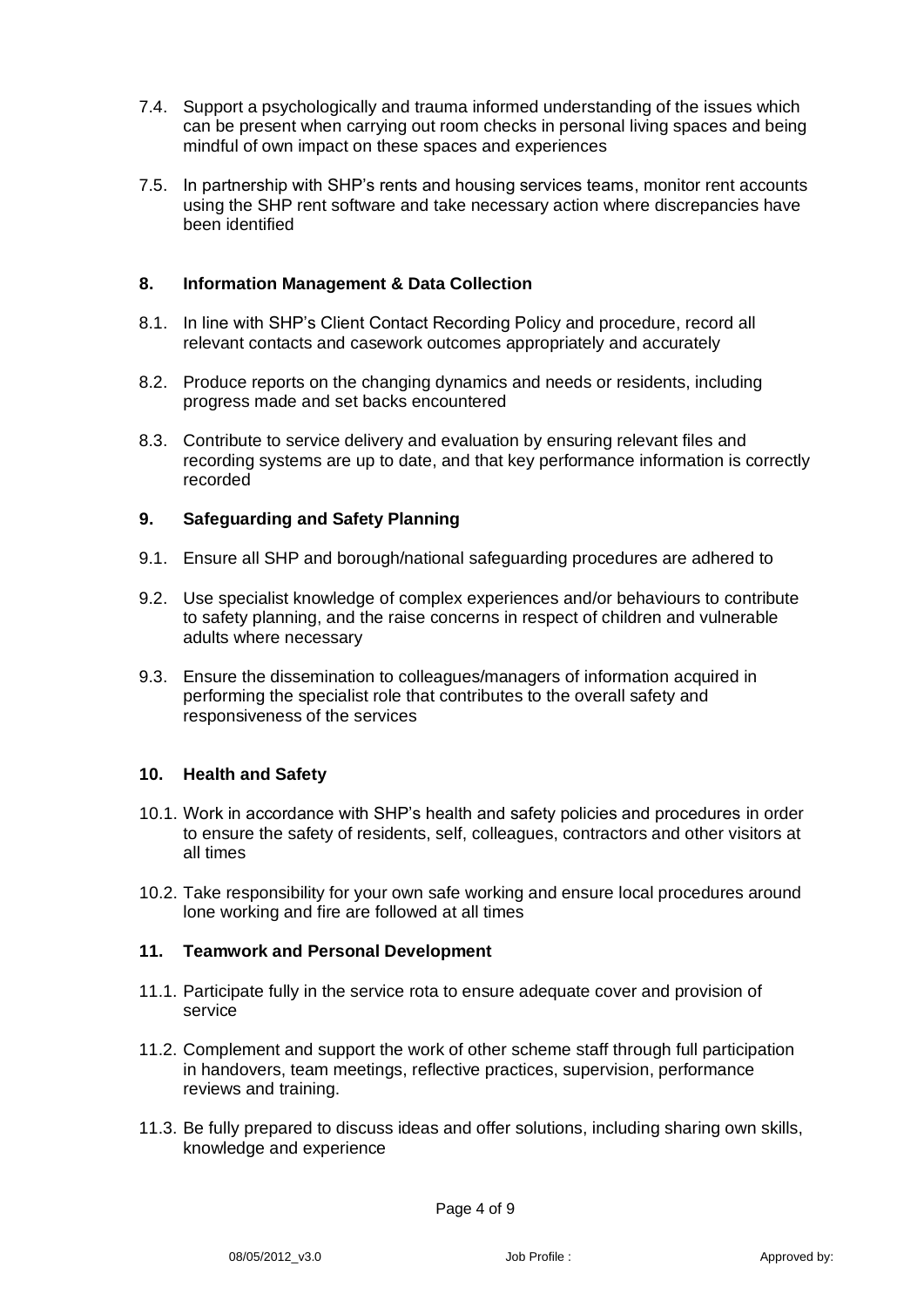- 11.4. Support the work of other scheme staff through the provision coordinated care planning of key clients, and regular case review meetings
- 11.5. Take personal responsibility for own ongoing development and learning

## **12. Miscellaneous**

- 12.1. Work flexibly across sites as duties require
- 12.2. Undertake additional tasks and responsibilities as reasonably directed by the management team or as the service requires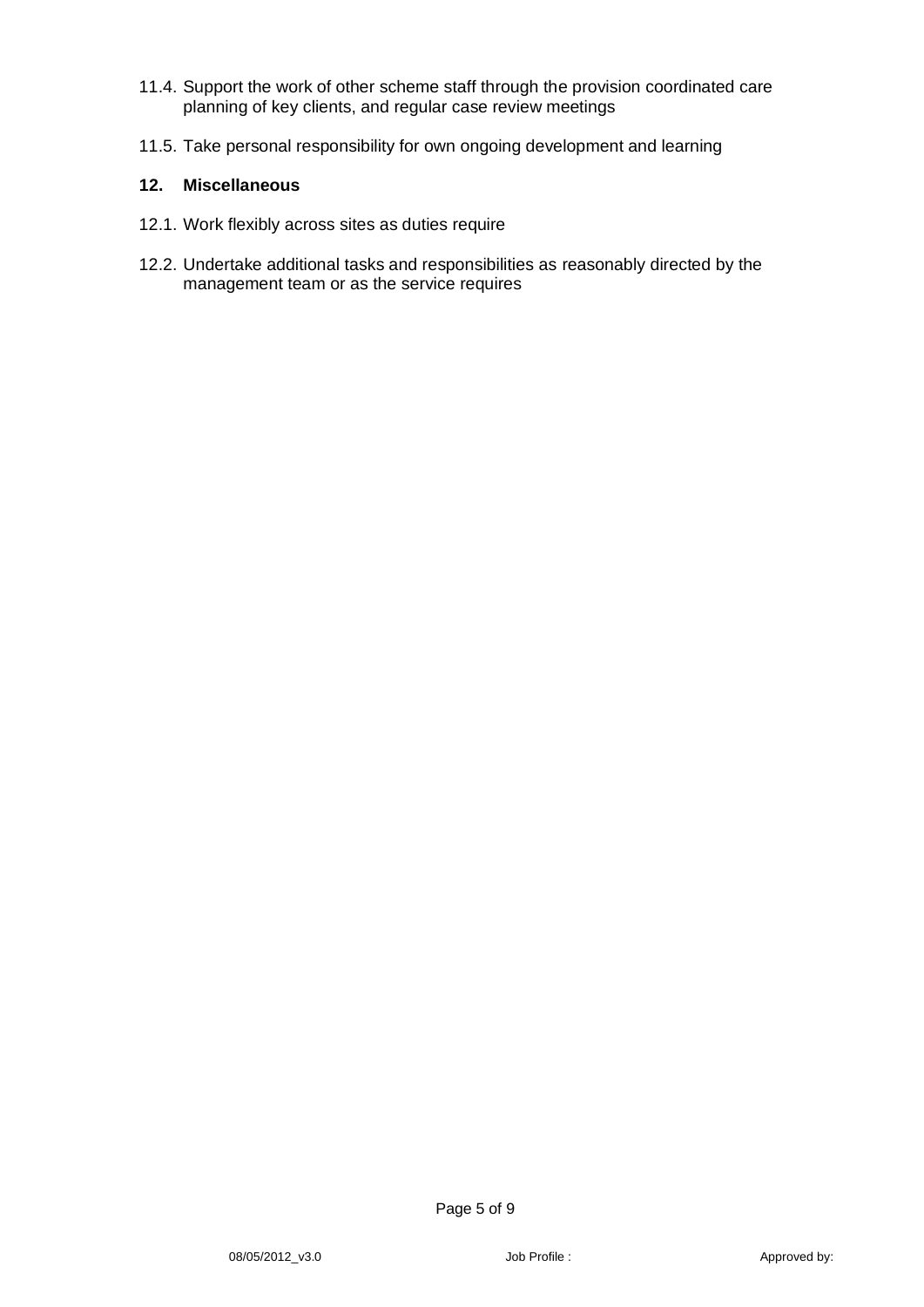# **Technical and Professional Know-How Required for Effective Performance**

*The technical and professional know how are what we think is required to carry out the role successfully. Some of this can be learned on the job, which is why the below us mostly about your understanding of certain issues, rather than the ability to do things. Ability will be looked at during the interview and is based on the competencies overleaf.* 

*Please use examples to demonstrate your understanding (or ability if applicable) of the below on your application form – this will be used for shortlisting purposes so it is important .* 

- The ability to produce high quality written work in partnership with others
- An understanding of how trauma and adversity have the potential to create re-occurring incidences of multiple disadvantage, homelessness and mental distress
- An awareness of the Care Act 2014 and demonstratable understanding of what it means for people living in our services
- The ability to build relationships with people who may be reluctant to trust or work with you, whilst maintaining professional boundaries
- The ability to navigate complex mental health systems and specialities to work as part of multi-disciplinary team
- An understanding of the multiple issues that can lead to homelessness and how such experiences can impact on people's willingness to then engage with services
- Strong time management skills, including to working on own initiative, managing competing priorities and maintaining high standards.
- Good attention to detail and the ability to extrapolate from different information sources, including both objective and subjective data
- Ability to communicate, plan, negotiate and problem solve with others for effective team work, even when there are differences of opinions
- Strong I.T skills including the use of Microsoft Office programmes and database recording systems.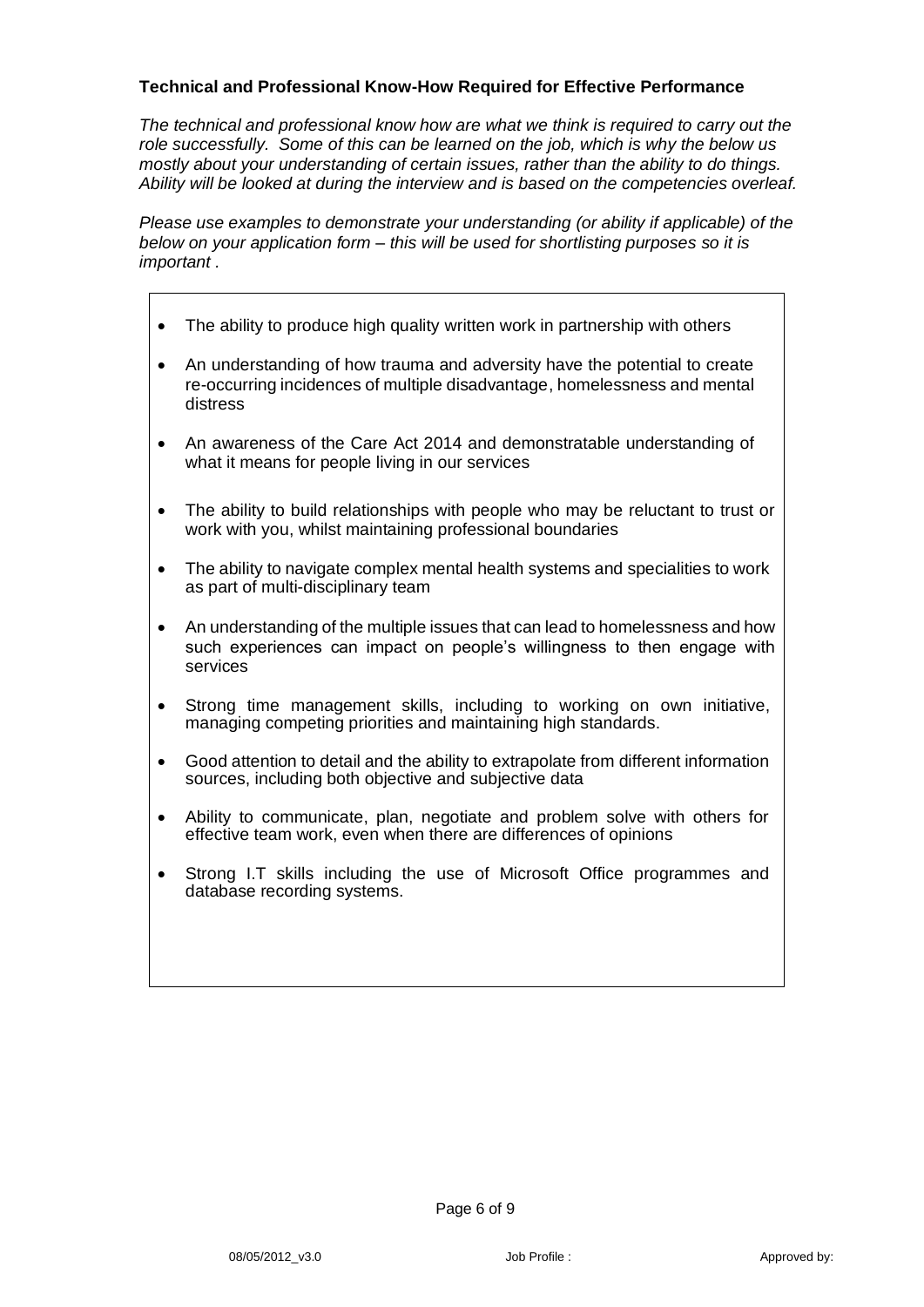# **Competencies Required For Effective Performance:**

| <b>Competency</b>                                                                                                                                                                                 | <b>Example</b>                                                                                                                                                                                                                                                                                                                                                                                          | Level        |
|---------------------------------------------------------------------------------------------------------------------------------------------------------------------------------------------------|---------------------------------------------------------------------------------------------------------------------------------------------------------------------------------------------------------------------------------------------------------------------------------------------------------------------------------------------------------------------------------------------------------|--------------|
| <b>Analytical Thinking</b><br>(The ability to give<br>proper consideration to                                                                                                                     | What this looks like in practice<br>Gathers the required information to solve<br>problems<br>• Steps back from the problem and thinks about<br>what information is required<br>• Collects the information required to solve the<br>problem<br>• Draws upon and learns from previous<br>experiences of self and others<br>• Organises the information in a logical way                                   | 1            |
| problems and to come<br>up with good solutions.)                                                                                                                                                  | <b>Sifts and analyses information</b><br>• Processes information quickly and draws<br>accurate conclusions<br>• Breaks down problems into their parts, identifies<br>cause and effect<br>• Makes accurate deductions<br>• Evaluates whether arguments or cases are<br>complete or sound<br>• Challenges incorrect information or<br>discrepancies<br>■ Reflects on what they've done and learns from it | $\mathbf{2}$ |
| <b>Commitment and Drive</b>                                                                                                                                                                       | Is conscientious and professional<br>• Meet targets and deadlines<br>• Do what they say they are going to do<br>• Prepares properly for meetings and events<br>• Complies with defined policies and procedures<br>• Understands the need to evidence what we do<br>• Completes paperwork and reports in line with<br>standards                                                                          | 1            |
| (The ability to take the<br>initiative and achieve<br>targets and results)                                                                                                                        | Is proactive and solution focused<br>• Is enthusiastic and positive in what they do<br>• Do things before they need to be told<br>• Find solutions for themselves<br>Knows when to make decisions and when to<br>seek support from others<br>• Is flexible and adapts response according to the<br>situation while working within. SHP policies and<br>procedures                                       | 2            |
| <b>Efficiency and</b><br><b>Effectiveness</b><br>(The ability to plan and<br>organise work so that<br>deadlines, targets and<br>standards are met)<br><b>Teamworking</b><br>(The ability to work) | <b>Organises own work</b><br>Thinks ahead about what needs to be done<br>Sets clear priorities for work<br>Shows good attention to detail; checks work for<br>accuracy<br>Keeps files and other paperwork up to date<br>Knows where to find things<br><b>Supports and considers others</b><br>Does their fair share<br>• Is flexible and is prepared to help with things                                | 1            |
| cooperatively and                                                                                                                                                                                 | which are outside their own role                                                                                                                                                                                                                                                                                                                                                                        |              |